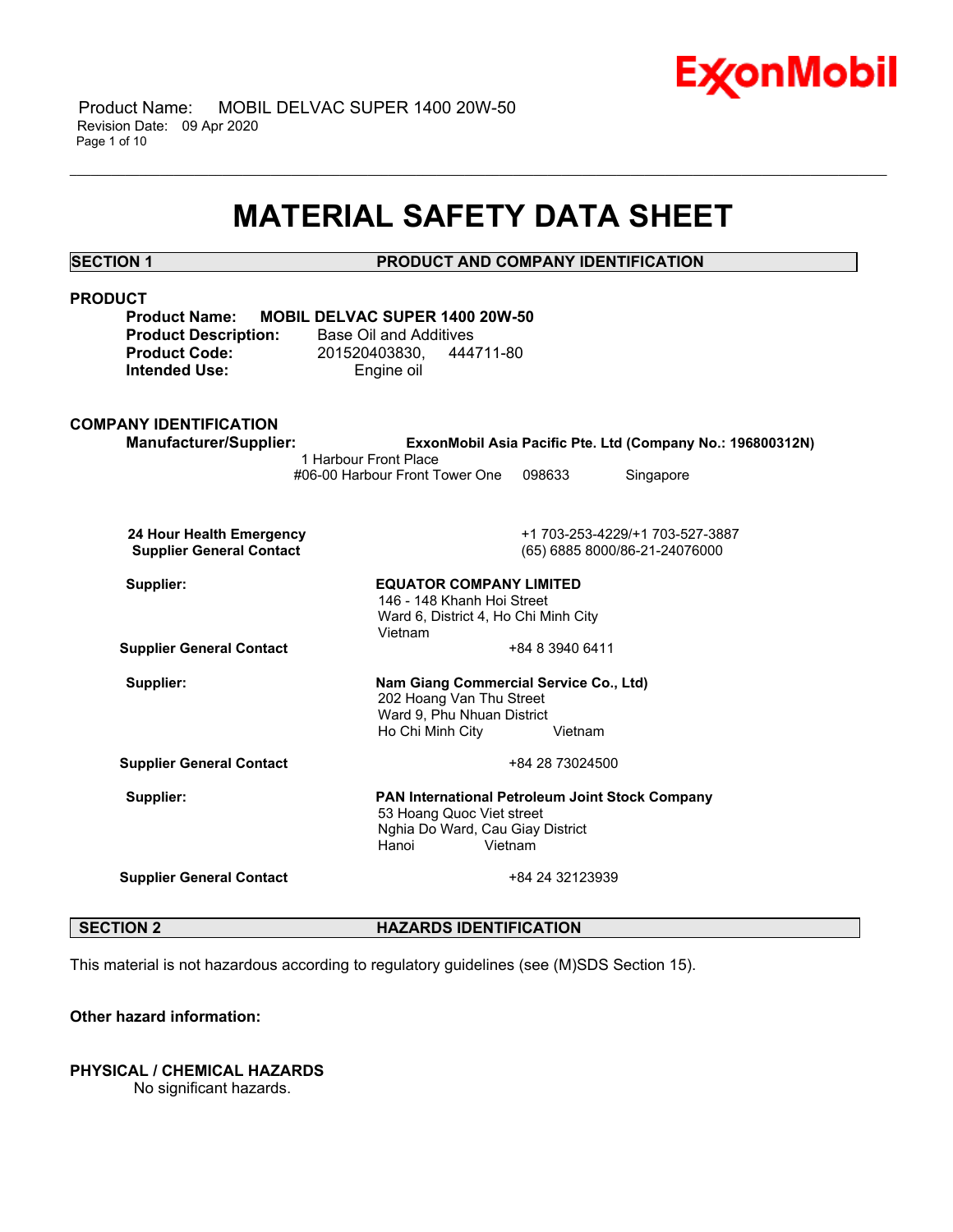## Ex⁄onMobil

 Product Name: MOBIL DELVAC SUPER 1400 20W-50 Revision Date: 09 Apr 2020 Page 2 of 10

### **HEALTH HAZARDS**

 High-pressure injection under skin may cause serious damage. Excessive exposure may result in eye, skin, or respiratory irritation.

\_\_\_\_\_\_\_\_\_\_\_\_\_\_\_\_\_\_\_\_\_\_\_\_\_\_\_\_\_\_\_\_\_\_\_\_\_\_\_\_\_\_\_\_\_\_\_\_\_\_\_\_\_\_\_\_\_\_\_\_\_\_\_\_\_\_\_\_\_\_\_\_\_\_\_\_\_\_\_\_\_\_\_\_\_\_\_\_\_\_\_\_\_\_\_\_\_\_\_\_\_\_\_\_\_\_\_\_\_\_\_\_\_\_\_\_\_\_

### **ENVIRONMENTAL HAZARDS**

No significant hazards.

**NOTE:** This material should not be used for any other purpose than the intended use in Section 1 without expert advice. Health studies have shown that chemical exposure may cause potential human health risks which may vary from person to person.

### **SECTION 3 COMPOSITION / INFORMATION ON INGREDIENTS**

This material is defined as a mixture.

### **Hazardous Substance(s) or Complex Substance(s) required for disclosure**

| <b>Name</b>                       | CAS#        | Concentration* | <b>GHS Hazard Codes</b>        |
|-----------------------------------|-------------|----------------|--------------------------------|
| <b>ZINC ALKYL DITHIOPHOSPHATE</b> | 113706-15-3 | $< 2.5\%$      | H303, H315, H318, H401,<br>H41 |

\* All concentrations are percent by weight unless material is a gas. Gas concentrations are in percent by volume.

## **SECTION 4 FIRST AID MEASURES**

### **INHALATION**

Remove from further exposure. For those providing assistance, avoid exposure to yourself or others. Use adequate respiratory protection. If respiratory irritation, dizziness, nausea, or unconsciousness occurs, seek immediate medical assistance. If breathing has stopped, assist ventilation with a mechanical device or use mouth-to-mouth resuscitation.

### **SKIN CONTACT**

Wash contact areas with soap and water. If product is injected into or under the skin, or into any part of the body, regardless of the appearance of the wound or its size, the individual should be evaluated immediately by a physician as a surgical emergency. Even though initial symptoms from high pressure injection may be minimal or absent, early surgical treatment within the first few hours may significantly reduce the ultimate extent of injury.

### **EYE CONTACT**

Flush thoroughly with water. If irritation occurs, get medical assistance.

### **INGESTION**

First aid is normally not required. Seek medical attention if discomfort occurs.

### **NOTE TO PHYSICIAN**

None

**SECTION 5 FIRE FIGHTING MEASURES** 

### **EXTINGUISHING MEDIA**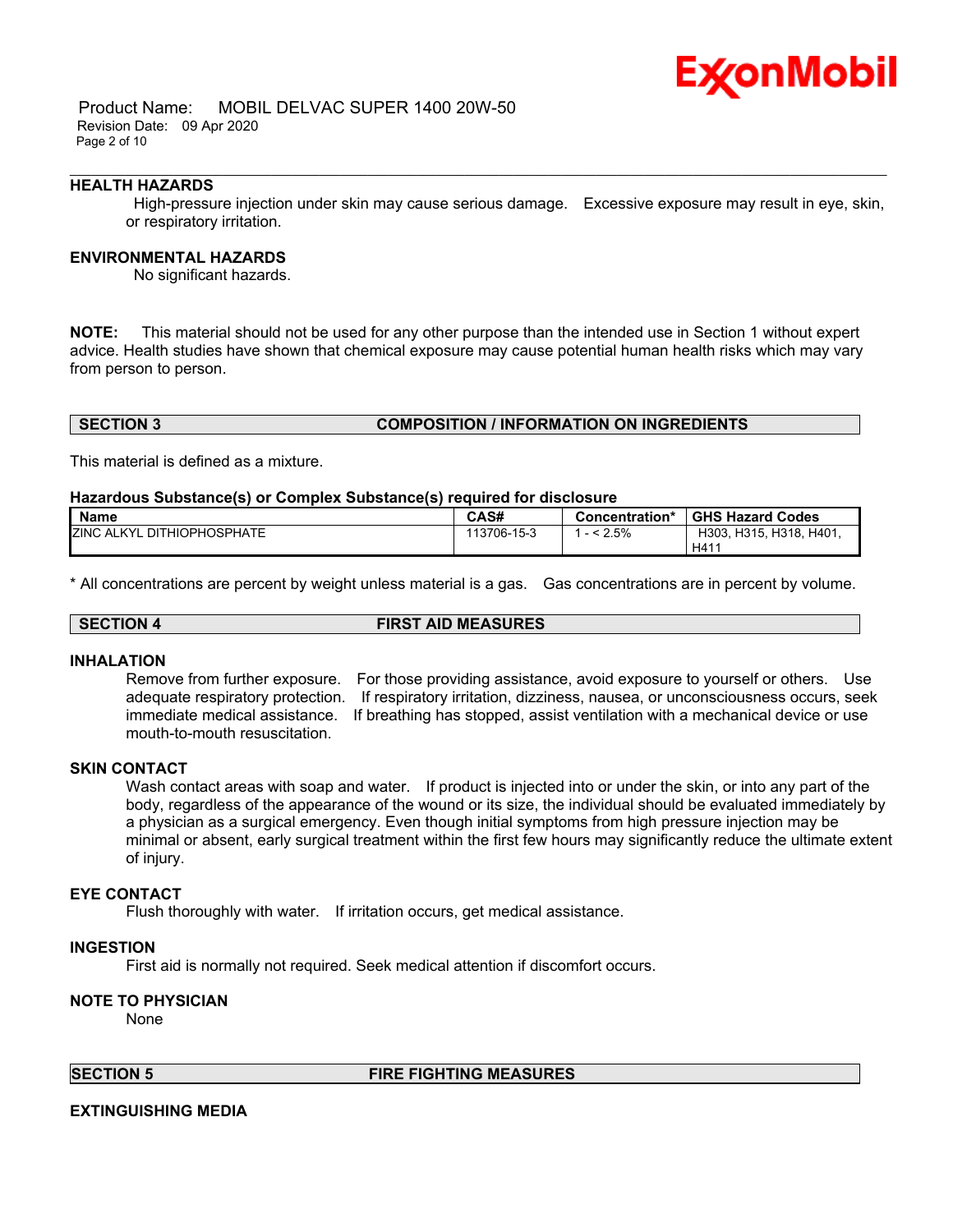

 Product Name: MOBIL DELVAC SUPER 1400 20W-50 Revision Date: 09 Apr 2020 Page 3 of 10

> **Appropriate Extinguishing Media:** Use water fog, foam, dry chemical or carbon dioxide (CO2) to extinguish flames.

\_\_\_\_\_\_\_\_\_\_\_\_\_\_\_\_\_\_\_\_\_\_\_\_\_\_\_\_\_\_\_\_\_\_\_\_\_\_\_\_\_\_\_\_\_\_\_\_\_\_\_\_\_\_\_\_\_\_\_\_\_\_\_\_\_\_\_\_\_\_\_\_\_\_\_\_\_\_\_\_\_\_\_\_\_\_\_\_\_\_\_\_\_\_\_\_\_\_\_\_\_\_\_\_\_\_\_\_\_\_\_\_\_\_\_\_\_\_

### **Inappropriate Extinguishing Media:** Straight Streams of Water

### **FIRE FIGHTING**

**Fire Fighting Instructions:** Evacuate area. Prevent runoff from fire control or dilution from entering streams, sewers, or drinking water supply. Firefighters should use standard protective equipment and in enclosed spaces, self-contained breathing apparatus (SCBA). Use water spray to cool fire exposed surfaces and to protect personnel.

**Hazardous Combustion Products:** Aldehydes, Incomplete combustion products, Oxides of carbon, Smoke, Fume, Sulfur oxides

### **FLAMMABILITY PROPERTIES**

**Flash Point [Method]:** >215°C (419°F) [ASTM D-92] **Flammable Limits (Approximate volume % in air):** LEL: 0.9 UEL: 7.0 **Autoignition Temperature:** N/D

### **SECTION 6 ACCIDENTAL RELEASE MEASURES**

### **NOTIFICATION PROCEDURES**

In the event of a spill or accidental release, notify relevant authorities in accordance with all applicable regulations.

### **PROTECTIVE MEASURES**

Avoid contact with spilled material. See Section 5 for fire fighting information. See the Hazard Identification Section for Significant Hazards. See Section 4 for First Aid Advice. See Section 8 for advice on the minimum requirements for personal protective equipment. Additional protective measures may be necessary, depending on the specific circumstances and/or the expert judgment of the emergency responders.

For emergency responders: Respiratory protection: respiratory protection will be necessary only in special cases, e.g., formation of mists. Half-face or full-face respirator with filter(s) for dust/organic vapor or Self Contained Breathing Apparatus (SCBA) can be used depending on the size of spill and potential level of exposure. If the exposure cannot be completely characterized or an oxygen deficient atmosphere is possible or anticipated, SCBA is recommended. Work gloves that are resistant to hydrocarbons are recommended. Gloves made of polyvinyl acetate (PVA) are not water-resistant and are not suitable for emergency use. Chemical goggles are recommended if splashes or contact with eyes is possible. Small spills: normal antistatic work clothes are usually adequate. Large spills: full body suit of chemical resistant, antistatic material is recommended.

### **SPILL MANAGEMENT**

Land Spill: Stop leak if you can do it without risk. Recover by pumping or with suitable absorbent.

**Water Spill:** Stop leak if you can do it without risk. Confine the spill immediately with booms. Warn other shipping. Remove from the surface by skimming or with suitable absorbents. Seek the advice of a specialist before using dispersants.

Water spill and land spill recommendations are based on the most likely spill scenario for this material; however, geographic conditions, wind, temperature, (and in the case of a water spill) wave and current direction and speed may greatly influence the appropriate action to be taken. For this reason, local experts should be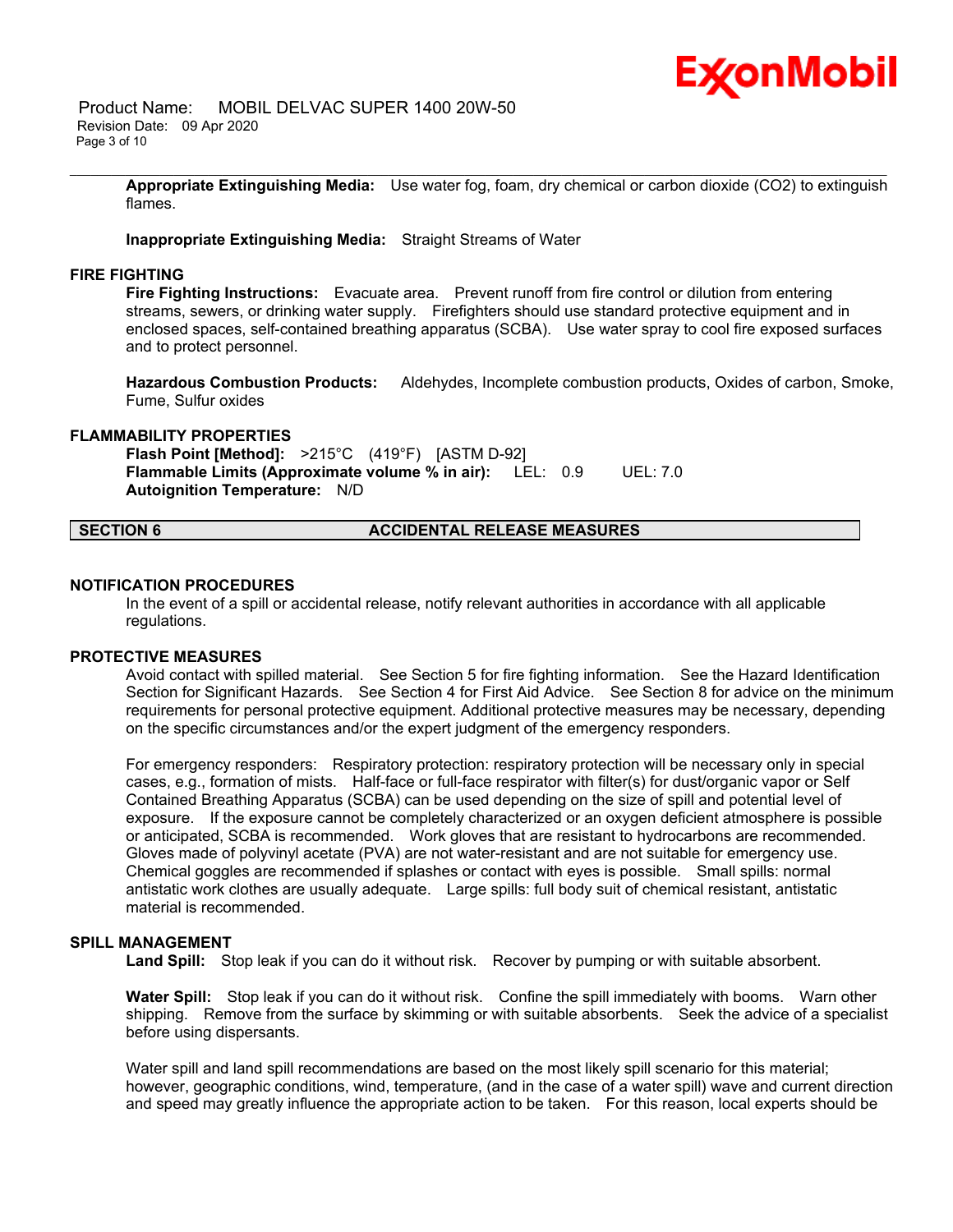

 Product Name: MOBIL DELVAC SUPER 1400 20W-50 Revision Date: 09 Apr 2020 Page 4 of 10

consulted. Note: Local regulations may prescribe or limit action to be taken.

### **ENVIRONMENTAL PRECAUTIONS**

Large Spills: Dike far ahead of liquid spill for later recovery and disposal. Prevent entry into waterways, sewers, basements or confined areas.

\_\_\_\_\_\_\_\_\_\_\_\_\_\_\_\_\_\_\_\_\_\_\_\_\_\_\_\_\_\_\_\_\_\_\_\_\_\_\_\_\_\_\_\_\_\_\_\_\_\_\_\_\_\_\_\_\_\_\_\_\_\_\_\_\_\_\_\_\_\_\_\_\_\_\_\_\_\_\_\_\_\_\_\_\_\_\_\_\_\_\_\_\_\_\_\_\_\_\_\_\_\_\_\_\_\_\_\_\_\_\_\_\_\_\_\_\_\_

### **SECTION 7 HANDLING AND STORAGE**

### **HANDLING**

Avoid contact with used product. Prevent small spills and leakage to avoid slip hazard. Material can accumulate static charges which may cause an electrical spark (ignition source). When the material is handled in bulk, an electrical spark could ignite any flammable vapors from liquids or residues that may be present (e.g., during switch-loading operations). Use proper bonding and/or ground procedures. However, bonding and grounds may not eliminate the hazard from static accumulation. Consult local applicable standards for guidance. Additional references include American Petroleum Institute 2003 (Protection Against Ignitions Arising out of Static, Lightning and Stray Currents) or National Fire Protection Agency 77 (Recommended Practice on Static Electricity) or CENELEC CLC/TR 50404 (Electrostatics - Code of practice for the avoidance of hazards due to static electricity).

**Static Accumulator:** This material is a static accumulator.

### **STORAGE**

 The type of container used to store the material may affect static accumulation and dissipation. Do not store in open or unlabelled containers.

### **SECTION 8 EXPOSURE CONTROLS / PERSONAL PROTECTION**

**Exposure limits/standards for materials that can be formed when handling this product:** When mists/aerosols can occur the following is recommended:  $5 \text{ mg/m}^3$  - ACGIH TLV (inhalable fraction).

NOTE: Limits/standards shown for guidance only. Follow applicable regulations.

### **ENGINEERING CONTROLS**

The level of protection and types of controls necessary will vary depending upon potential exposure conditions. Control measures to consider:

No special requirements under ordinary conditions of use and with adequate ventilation.

### **PERSONAL PROTECTION**

Personal protective equipment selections vary based on potential exposure conditions such as applications, handling practices, concentration and ventilation. Information on the selection of protective equipment for use with this material, as provided below, is based upon intended, normal usage.

**Respiratory Protection:** If engineering controls do not maintain airborne contaminant concentrations at a level which is adequate to protect worker health, an approved respirator may be appropriate. Respirator selection, use, and maintenance must be in accordance with regulatory requirements, if applicable. Types of respirators to be considered for this material include:

No special requirements under ordinary conditions of use and with adequate ventilation. Particulate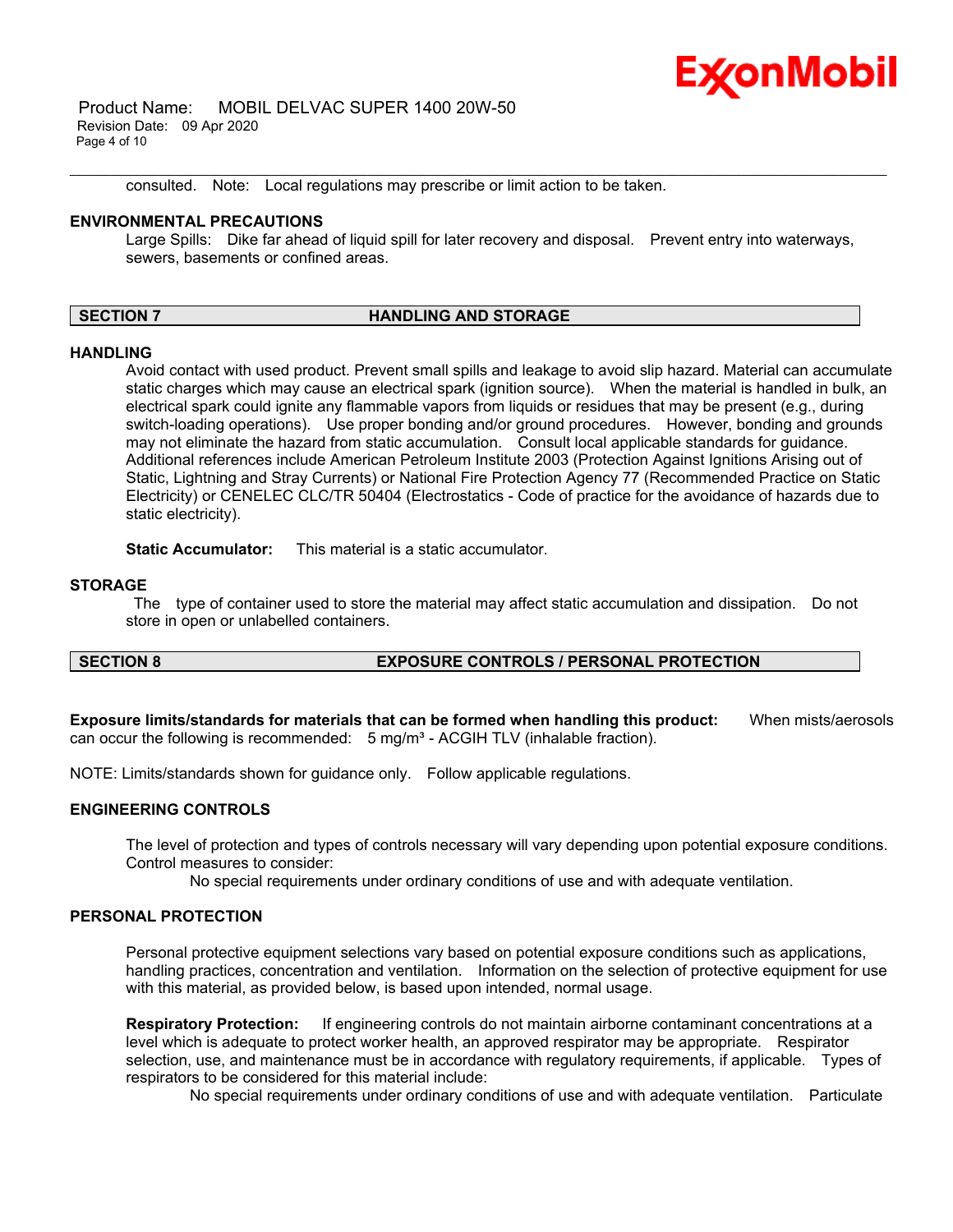# Ex⁄onMobil

 Product Name: MOBIL DELVAC SUPER 1400 20W-50 Revision Date: 09 Apr 2020 Page 5 of 10

> For high airborne concentrations, use an approved supplied-air respirator, operated in positive pressure mode. Supplied air respirators with an escape bottle may be appropriate when oxygen levels are inadequate, gas/vapor warning properties are poor, or if air purifying filter capacity/rating may be exceeded.

\_\_\_\_\_\_\_\_\_\_\_\_\_\_\_\_\_\_\_\_\_\_\_\_\_\_\_\_\_\_\_\_\_\_\_\_\_\_\_\_\_\_\_\_\_\_\_\_\_\_\_\_\_\_\_\_\_\_\_\_\_\_\_\_\_\_\_\_\_\_\_\_\_\_\_\_\_\_\_\_\_\_\_\_\_\_\_\_\_\_\_\_\_\_\_\_\_\_\_\_\_\_\_\_\_\_\_\_\_\_\_\_\_\_\_\_\_\_

**Hand Protection:** Any specific glove information provided is based on published literature and glove manufacturer data. Glove suitability and breakthrough time will differ depending on the specific use conditions. Contact the glove manufacturer for specific advice on glove selection and breakthrough times for your use conditions. Inspect and replace worn or damaged gloves. The types of gloves to be considered for this material include:

No protection is ordinarily required under normal conditions of use. Nitrile,Viton

**Eye Protection:** If contact is likely, safety glasses with side shields are recommended.

**Skin and Body Protection:** Any specific clothing information provided is based on published literature or manufacturer data. The types of clothing to be considered for this material include:

 No skin protection is ordinarily required under normal conditions of use. In accordance with good industrial hygiene practices, precautions should be taken to avoid skin contact.

**Specific Hygiene Measures:** Always observe good personal hygiene measures, such as washing after handling the material and before eating, drinking, and/or smoking. Routinely wash work clothing and protective equipment to remove contaminants. Discard contaminated clothing and footwear that cannot be cleaned. Practice good housekeeping.

### **ENVIRONMENTAL CONTROLS**

 Comply with applicable environmental regulations limiting discharge to air, water and soil. Protect the environment by applying appropriate control measures to prevent or limit emissions.

### **SECTION 9 PHYSICAL AND CHEMICAL PROPERTIES**

**Note: Physical and chemical properties are provided for safety, health and environmental considerations only and may not fully represent product specifications. Contact the Supplier for additional information.**

### **GENERAL INFORMATION**

**Physical State:** Liquid Color: N/D<br>Odor: Char **Odor:** Characteristic **Odor Threshold:** N/D

### **IMPORTANT HEALTH, SAFETY, AND ENVIRONMENTAL INFORMATION**

**Relative Density (at 15 °C):** 0.872 **Flammability (Solid, Gas):** N/A **Flash Point [Method]:** >215°C (419°F) [ASTM D-92] **Flammable Limits (Approximate volume % in air):** LEL: 0.9 UEL: 7.0 **Autoignition Temperature:** N/D **Boiling Point / Range:** > 316°C (600°F) **Decomposition Temperature:** N/D **Vapor Density (Air = 1):** N/D **Vapor Pressure:** < 0.013 kPa (0.1 mm Hg) at 20 °C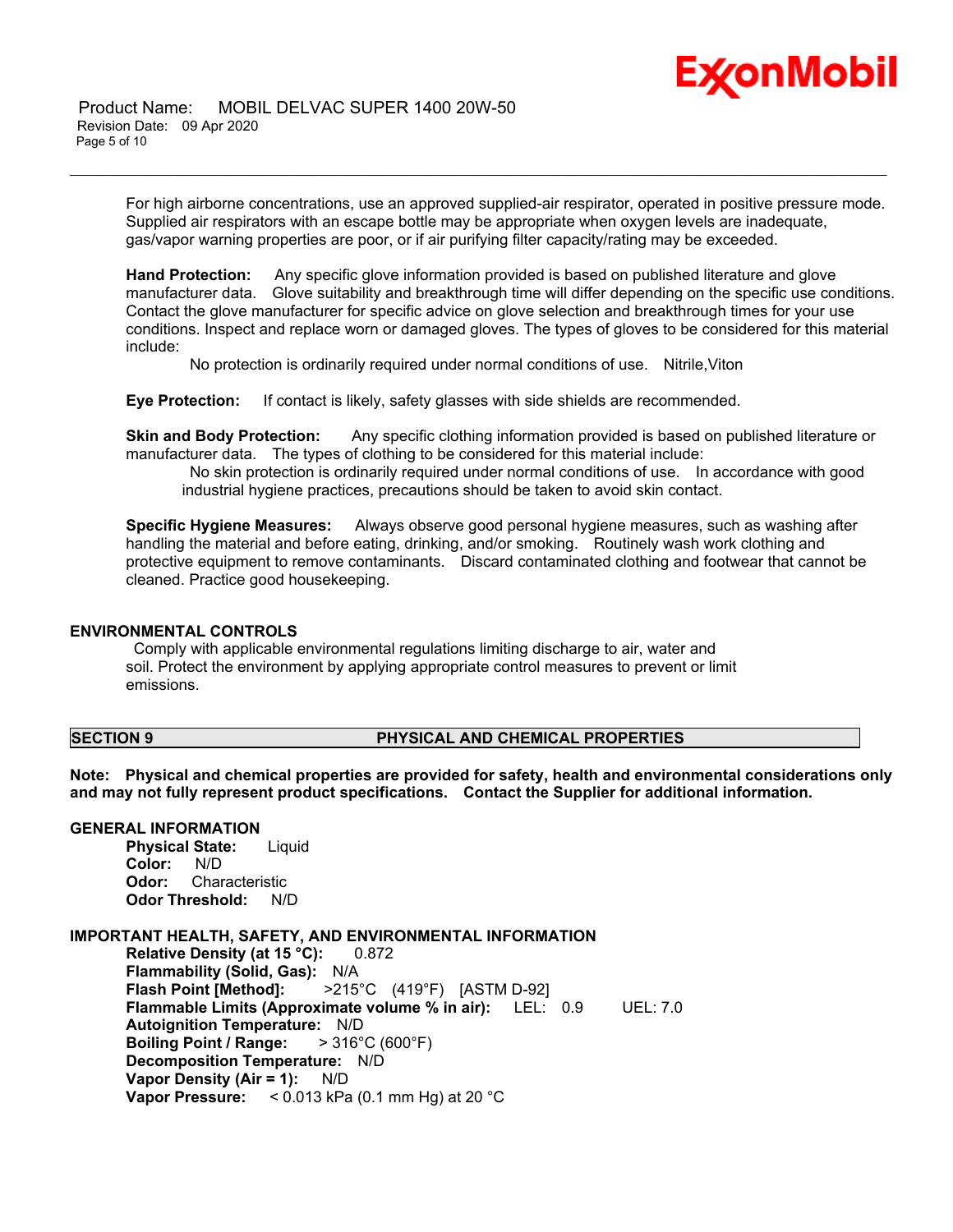

 Product Name: MOBIL DELVAC SUPER 1400 20W-50 Revision Date: 09 Apr 2020 Page 6 of 10

> **Evaporation Rate (n-butyl acetate = 1):** N/D **pH:** N/A **Log Pow (n-Octanol/Water Partition Coefficient):** > 3.5 **Solubility in Water:** Negligible **Viscosity:** >174 cSt (174 mm2/sec) at 40 °C | >18 cSt (18 mm2/sec) at 100 °C [ASTM D 445] **Oxidizing Properties:** See Hazards Identification Section.

\_\_\_\_\_\_\_\_\_\_\_\_\_\_\_\_\_\_\_\_\_\_\_\_\_\_\_\_\_\_\_\_\_\_\_\_\_\_\_\_\_\_\_\_\_\_\_\_\_\_\_\_\_\_\_\_\_\_\_\_\_\_\_\_\_\_\_\_\_\_\_\_\_\_\_\_\_\_\_\_\_\_\_\_\_\_\_\_\_\_\_\_\_\_\_\_\_\_\_\_\_\_\_\_\_\_\_\_\_\_\_\_\_\_\_\_\_\_

### **OTHER INFORMATION**

**Freezing Point:** N/D **Melting Point:** N/A **Pour Point:** -27°C (-17°F) **DMSO Extract (mineral oil only), IP-346:** < 3 %wt

### **SECTION 10 STABILITY AND REACTIVITY**

**STABILITY:** Material is stable under normal conditions.

**CONDITIONS TO AVOID:** Excessive heat. High energy sources of ignition.

**MATERIALS TO AVOID:** Strong oxidizers

**HAZARDOUS DECOMPOSITION PRODUCTS:** Material does not decompose at ambient temperatures.

**POSSIBILITY OF HAZARDOUS REACTIONS:** Hazardous polymerization will not occur.

### **SECTION 11 TOXICOLOGICAL INFORMATION**

### **INFORMATION ON TOXICOLOGICAL EFFECTS**

| <b>Hazard Class</b>                                               | <b>Conclusion / Remarks</b>                                                                           |  |
|-------------------------------------------------------------------|-------------------------------------------------------------------------------------------------------|--|
| <b>Inhalation</b>                                                 |                                                                                                       |  |
| Acute Toxicity: No end point data for<br>lmaterial.               | Minimally Toxic. Based on assessment of the components.                                               |  |
| Irritation: No end point data for material.                       | Negligible hazard at ambient/normal handling temperatures.                                            |  |
| Ingestion                                                         |                                                                                                       |  |
| Acute Toxicity: No end point data for<br>lmaterial.               | Minimally Toxic. Based on assessment of the components.                                               |  |
| <b>Skin</b>                                                       |                                                                                                       |  |
| Acute Toxicity: No end point data for<br>lmaterial.               | Minimally Toxic. Based on assessment of the components.                                               |  |
| Skin Corrosion/Irritation: No end point data<br>for material.     | Negligible irritation to skin at ambient temperatures. Based on<br>assessment of the components.      |  |
| <b>Eye</b>                                                        |                                                                                                       |  |
| Serious Eye Damage/Irritation: No end point<br>data for material. | May cause mild, short-lasting discomfort to eyes. Based on<br>assessment of the components.           |  |
| <b>Sensitization</b>                                              |                                                                                                       |  |
| Respiratory Sensitization: No end point data<br>lfor material.    | Not expected to be a respiratory sensitizer.                                                          |  |
| Skin Sensitization: No end point data for<br>lmaterial.           | Not expected to be a skin sensitizer. Based on assessment of the<br>components.                       |  |
| <b>Aspiration: Data available.</b>                                | Based on physico-<br>Not expected to be an aspiration hazard.<br>chemical properties of the material. |  |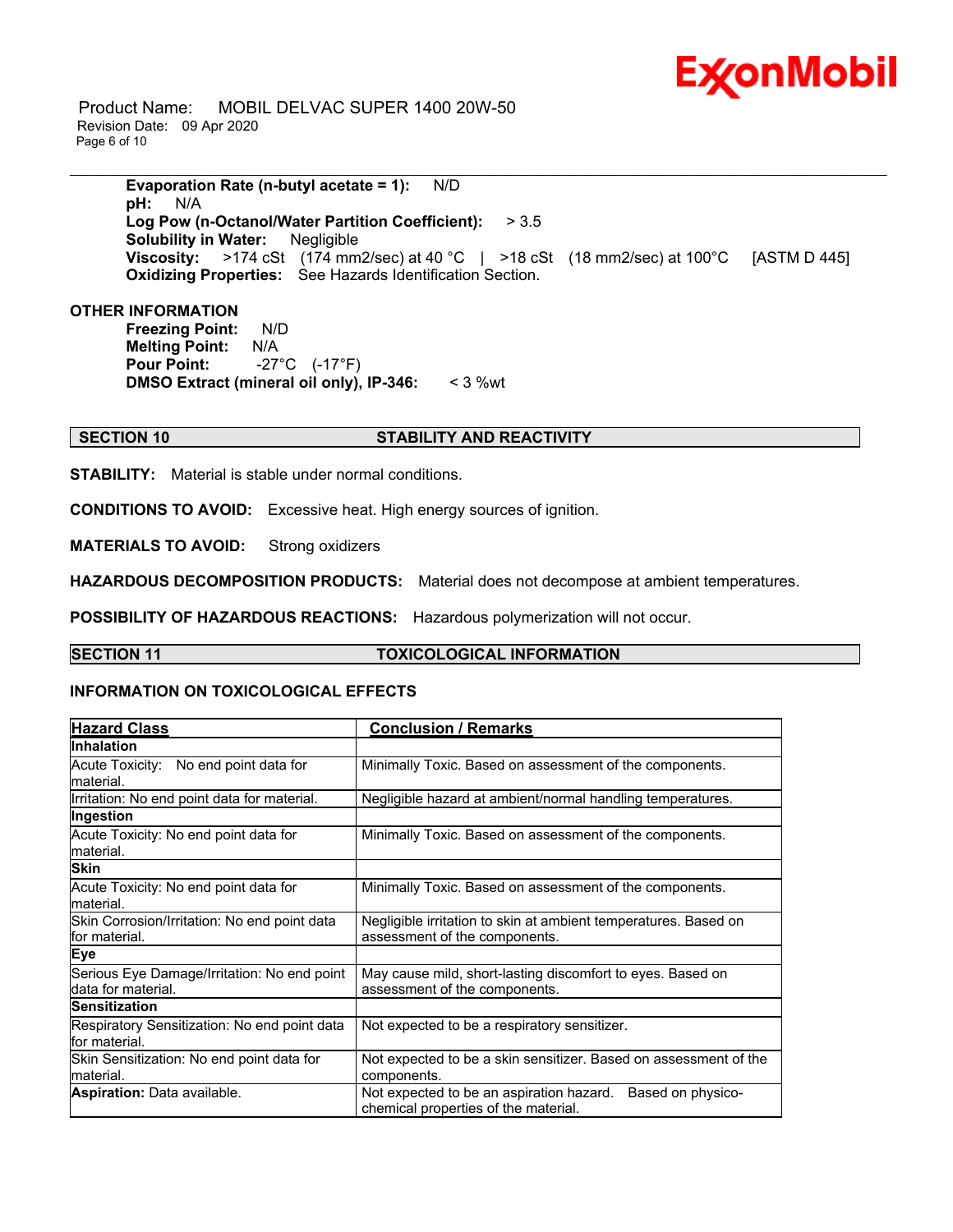

 Product Name: MOBIL DELVAC SUPER 1400 20W-50 Revision Date: 09 Apr 2020 Page 7 of 10

| Germ Cell Mutagenicity: No end point data                   | Not expected to be a germ cell mutagen. Based on assessment of                                                    |
|-------------------------------------------------------------|-------------------------------------------------------------------------------------------------------------------|
| for material.                                               | the components.                                                                                                   |
| <b>Carcinogenicity:</b> No end point data for<br>Imaterial. | Not expected to cause cancer. Based on assessment of the<br>components.                                           |
| Reproductive Toxicity: No end point data<br>for material.   | Not expected to be a reproductive toxicant. Based on assessment<br>of the components.                             |
| Lactation: No end point data for material.                  | Not expected to cause harm to breast-fed children.                                                                |
| Specific Target Organ Toxicity (STOT)                       |                                                                                                                   |
| Single Exposure: No end point data for<br>Imaterial.        | Not expected to cause organ damage from a single exposure.                                                        |
| Repeated Exposure: No end point data for<br>material.       | Not expected to cause organ damage from prolonged or repeated<br>exposure. Based on assessment of the components. |

### **OTHER INFORMATION**

### **For the product itself:**

Diesel engine oils: Not carcinogenic in animals tests. Used and unused diesel engine oils did not produce any carcinogenic effects in chronic mouse skin painting studies.

 Oils that are used in gasoline engines may become hazardous and display the following properties: Carcinogenic in animal tests. Caused mutations in vitro. Possible allergen and photoallergen. Contains polycyclic aromatic compounds (PAC) from combustion products of gasoline and/or thermal degradation products.

### **Contains:**

Base oil severely refined: Not carcinogenic in animal studies. Representative material passes IP-346, Modified Ames test, and/or other screening tests. Dermal and inhalation studies showed minimal effects; lung non-specific infiltration of immune cells, oil deposition and minimal granuloma formation. Not sensitizing in test animals.

### **IARC Classification:**

**The following ingredients are cited on the lists below:** None.

|            | --REGULATORY LISTS SEARCHED-- |              |  |
|------------|-------------------------------|--------------|--|
| 1 = IARC 1 | $2 = IARC 2A$                 | $3 = IARC2B$ |  |

**SECTION 12 ECOLOGICAL INFORMATION**

 The information given is based on data for the material, components of the material, or for similar materials, through the application of bridging principals.

### **ECOTOXICITY**

Material -- Not expected to be harmful to aquatic organisms.

### **MOBILITY**

 Base oil component -- Low solubility and floats and is expected to migrate from water to the land. Expected to partition to sediment and wastewater solids.

### **PERSISTENCE AND DEGRADABILITY**

### **Biodegradation:**

Base oil component -- Expected to be inherently biodegradable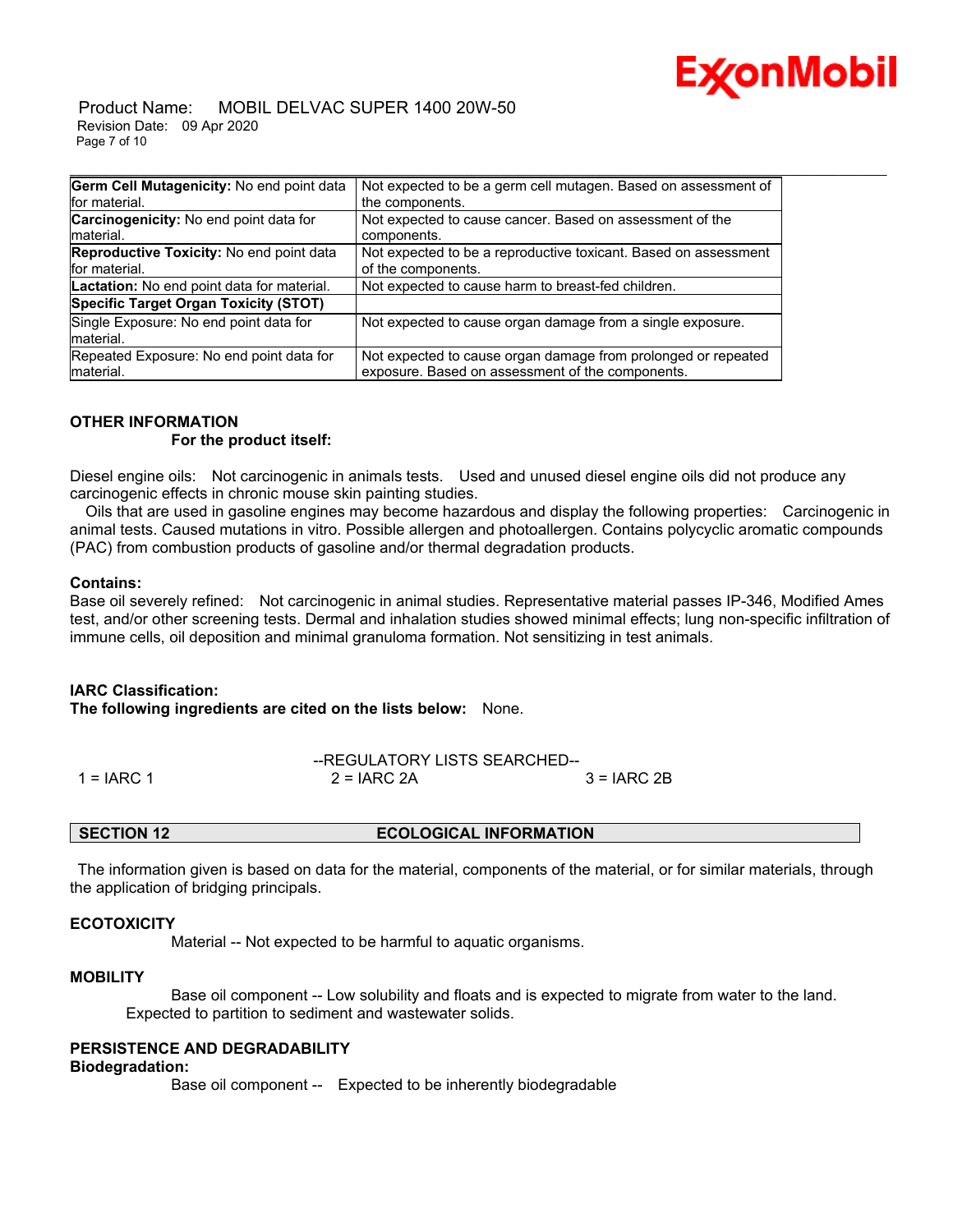

 Product Name: MOBIL DELVAC SUPER 1400 20W-50 Revision Date: 09 Apr 2020 Page 8 of 10

### **BIOACCUMULATION POTENTIAL**

 Base oil component -- Has the potential to bioaccumulate, however metabolism or physical properties may reduce the bioconcentration or limit bioavailability.

\_\_\_\_\_\_\_\_\_\_\_\_\_\_\_\_\_\_\_\_\_\_\_\_\_\_\_\_\_\_\_\_\_\_\_\_\_\_\_\_\_\_\_\_\_\_\_\_\_\_\_\_\_\_\_\_\_\_\_\_\_\_\_\_\_\_\_\_\_\_\_\_\_\_\_\_\_\_\_\_\_\_\_\_\_\_\_\_\_\_\_\_\_\_\_\_\_\_\_\_\_\_\_\_\_\_\_\_\_\_\_\_\_\_\_\_\_\_

### **SECTION 13 DISPOSAL CONSIDERATIONS**

Disposal recommendations based on material as supplied. Disposal must be in accordance with current applicable laws and regulations, and material characteristics at time of disposal.

### **DISPOSAL RECOMMENDATIONS**

 Product is suitable for burning in an enclosed controlled burner for fuel value or disposal by supervised incineration at very high temperatures to prevent formation of undesirable combustion products. Protect the environment. Dispose of used oil at designated sites. Minimize skin contact. Do not mix used oils with solvents, brake fluids or coolants.

**Empty Container Warning** Empty Container Warning (where applicable): Empty containers may contain residue and can be dangerous. Do not attempt to refill or clean containers without proper instructions. Empty drums should be completely drained and safely stored until appropriately reconditioned or disposed. Empty containers should be taken for recycling, recovery, or disposal through suitably qualified or licensed contractor and in accordance with governmental regulations. DO NOT PRESSURISE, CUT, WELD, BRAZE, SOLDER, DRILL, GRIND, OR EXPOSE SUCH CONTAINERS TO HEAT, FLAME, SPARKS, STATIC ELECTRICITY, OR OTHER SOURCES OF IGNITION. THEY MAY EXPLODE AND CAUSE INJURY OR DEATH.

**SECTION 14 TRANSPORT INFORMATION** 

**LAND** : Not Regulated for Land Transport

**SEA (IMDG):** Not Regulated for Sea Transport according to IMDG-Code

**Marine Pollutant:** No

**AIR (IATA):** Not Regulated for Air Transport

### **SECTION 15 REGULATORY INFORMATION**

This material is not considered hazardous according to the Law on Chemicals.

### **REGULATORY STATUS AND APPLICABLE LAWS AND REGULATIONS**

**Listed or exempt from listing/notification on the following chemical inventories (May contain substance(s) subject to notification to the EPA Active TSCA inventory prior to import to USA):**  AIIC, DSL, ENCS, IECSC, KECI, PICCS, TCSI, TSCA

### **OTHER INFORMATION**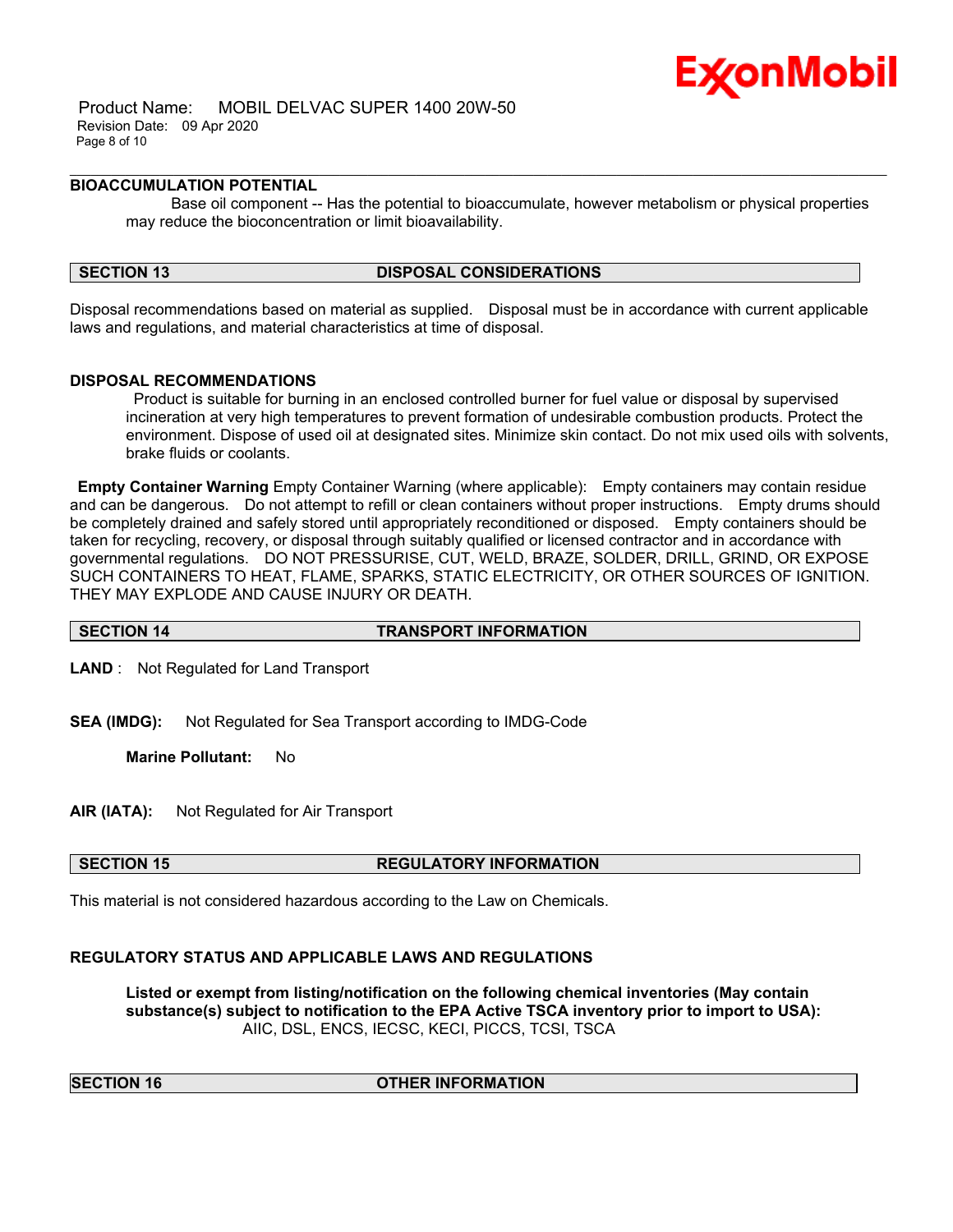

 Product Name: MOBIL DELVAC SUPER 1400 20W-50 Revision Date: 09 Apr 2020 Page 9 of 10

### **N/D = Not determined, N/A = Not applicable**

**KEY TO THE H-CODES CONTAINED IN SECTION 3 OF THIS DOCUMENT (for information only):**

\_\_\_\_\_\_\_\_\_\_\_\_\_\_\_\_\_\_\_\_\_\_\_\_\_\_\_\_\_\_\_\_\_\_\_\_\_\_\_\_\_\_\_\_\_\_\_\_\_\_\_\_\_\_\_\_\_\_\_\_\_\_\_\_\_\_\_\_\_\_\_\_\_\_\_\_\_\_\_\_\_\_\_\_\_\_\_\_\_\_\_\_\_\_\_\_\_\_\_\_\_\_\_\_\_\_\_\_\_\_\_\_\_\_\_\_\_\_

H303: May be harmful if swallowed; Acute Tox Oral, Cat 5

H315: Causes skin irritation; Skin Corr/Irritation, Cat 2

H318: Causes serious eye damage; Serious Eye Damage/Irr, Cat 1

H401: Toxic to aquatic life; Acute Env Tox, Cat 2

H411: Toxic to aquatic life with long lasting effects; Chronic Env Tox, Cat 2

### **THIS SAFETY DATA SHEET CONTAINS THE FOLLOWING REVISIONS:**

 EQUATOR COMPANY LIMITED: Section 01: Supplier Mailing Address information was modified. Nam Giang Commercial Service Co., Ltd): Section 01: Supplier Mailing Address information was modified. PAN International Petroleum Joint Stock Company: Section 01: Supplier Mailing Address information was modified. Composition: Concentration Footnote information was modified. Composition: Defined as statement (GHS) information was modified. Hazard Identification: AP - Hazards Statement - GHS information was modified. Section 01: Company Mailing Address information was modified. Section 01: Product Code information was modified. Section 06: Accidental Release Measures - Environmental Precautions information was modified. Section 06: Protective Measures information was modified. Section 07: Handling and Storage - Handling information was modified. Section 08: Exposure Control - Note information was modified. Section 08: Personal Protection information was modified. Section 09: Color information was modified. Section 09: Phys/Chem Properties Note information was modified. Section 09: Pour Point C(F) information was modified. Section 09: Relative Density information was modified. Section 09: Vapor Pressure information was added. Section 09: Viscosity information was modified. Section 11: Additional Health Information information was modified. Section 11: Chronic Tox - Component information was modified. Section 11: Chronic Tox - Product information was modified. Section 11: Other Health Effects information was modified. Section 12: Ecological Information - Acute Aquatic Toxicity information was modified. Section 12: Ecological Information - Bioaccumulation information was modified. Section 12: Ecological Information - Biodegradation information was modified. Section 12: Ecological Information - Mobility information was modified. Section 13: Disposal Considerations - Disposal Recommendations information was modified. Section 13: Disposal Recommendations - Note information was modified. Section 15: National Chemical Inventory Listing information was modified. Section 15: TAB information was modified. Section 16: HCode Key information was modified.

Section 16: MSN, MAT ID information was modified.

 The information and recommendations contained herein are, to the best of ExxonMobil's knowledge and belief, accurate and reliable as of the date issued. You can contact ExxonMobil to insure that this document is the most current available from ExxonMobil. The information and recommendations are offered for the user's consideration and examination. It is the user's responsibility to satisfy itself that the product is suitable for the intended use. If buyer repackages this product, it is the user's responsibility to insure proper health, safety and other necessary information is included with and/or on the container. Appropriate warnings and safe-handling procedures should be provided to

-----------------------------------------------------------------------------------------------------------------------------------------------------